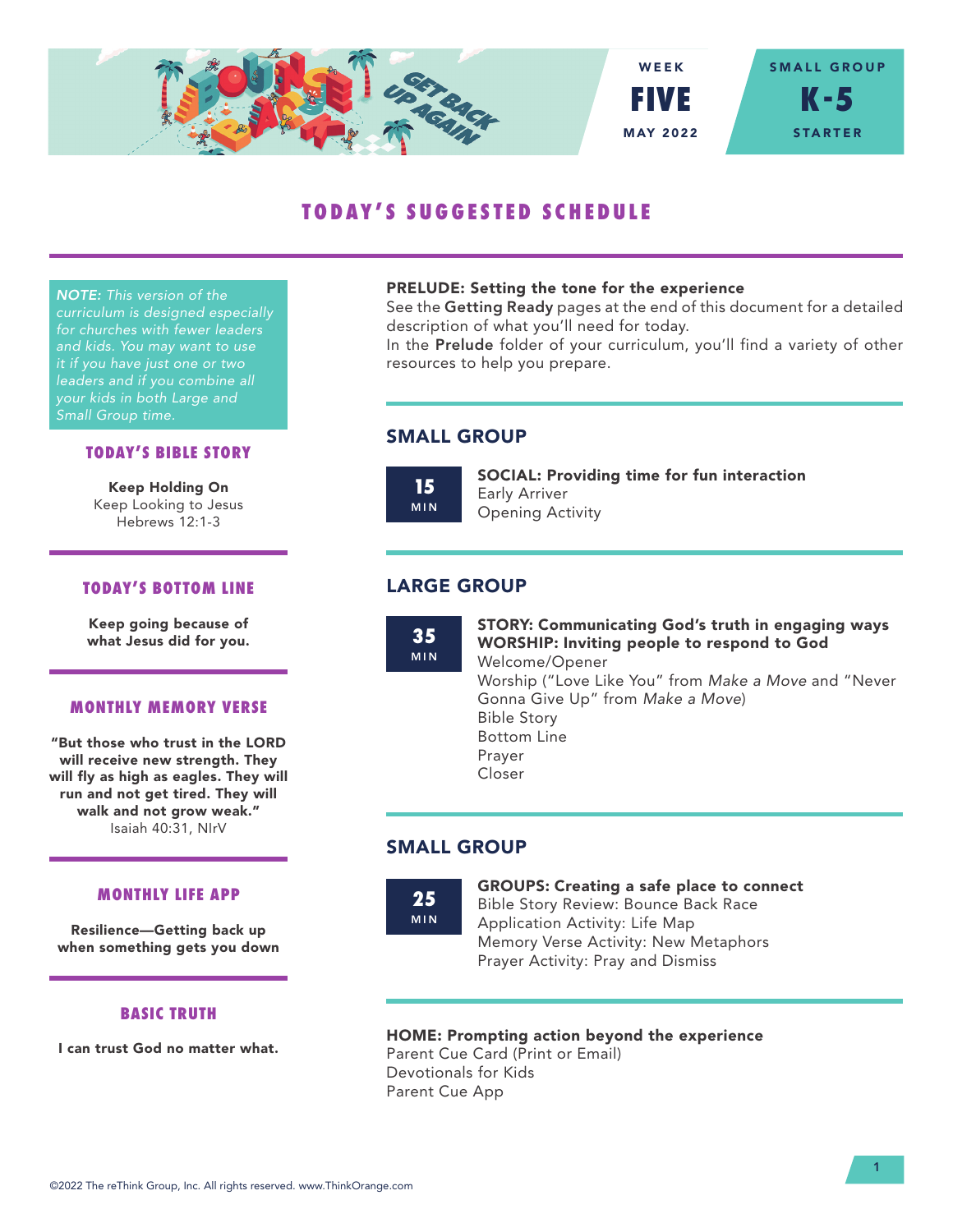

PROVIDING TIME FOR FUN INTERACTION 15 MINUTES **PRELUDE SOCIAL STORY WORSHIP GROUPS HOME**

#### **MADE TO PLAY**

an activity that encourages learning through following guidelines and/or working as a group



*Before kids arrive, pray for each regular attendee by name. Pray for those who might visit your group for the first time. Thank God for sending Jesus to pay the price for all of us by going to the cross. Ask God to help kids remember that they can bounce back because of what Jesus did for them.*

## **1. EARLY ARRIVER**

WHAT YOU NEED: Offering container, small bouncy ball

#### WHAT YOU DO:

- Welcome kids as they arrive.
- Invite kids who brought an offering to put it in the offering container.
- Play a game of "Hot and Cold" with the bouncy ball.
- Send one kid out of the room and hide the ball somewhere.
- Bring the kid back in and instruct the rest of the kids to guide the kid who was out of the room to the ball with "hot" for nearer and "cold" for farther away.
- When the kid finds the ball, send someone else out and let the kid who found the ball hide it.
- Repeat as long as time allows.

#### **TODAY'S BIBLE STORY**

Keep Holding On Keep Looking to Jesus Hebrews 12:1-3

## **TODAY'S BOTTOM LINE**

Keep going because of what Jesus did for you.

#### **MONTHLY MEMORY VERSE**

"But those who trust in the LORD will receive new strength. They will fly as high as eagles. They will run and not get tired. They will walk and not grow weak." Isaiah 40:31, NIrV

## **MONTHLY LIFE APP**

Resilience—Getting back up when something gets you down

## **BASIC TRUTH**

I can trust God no matter what.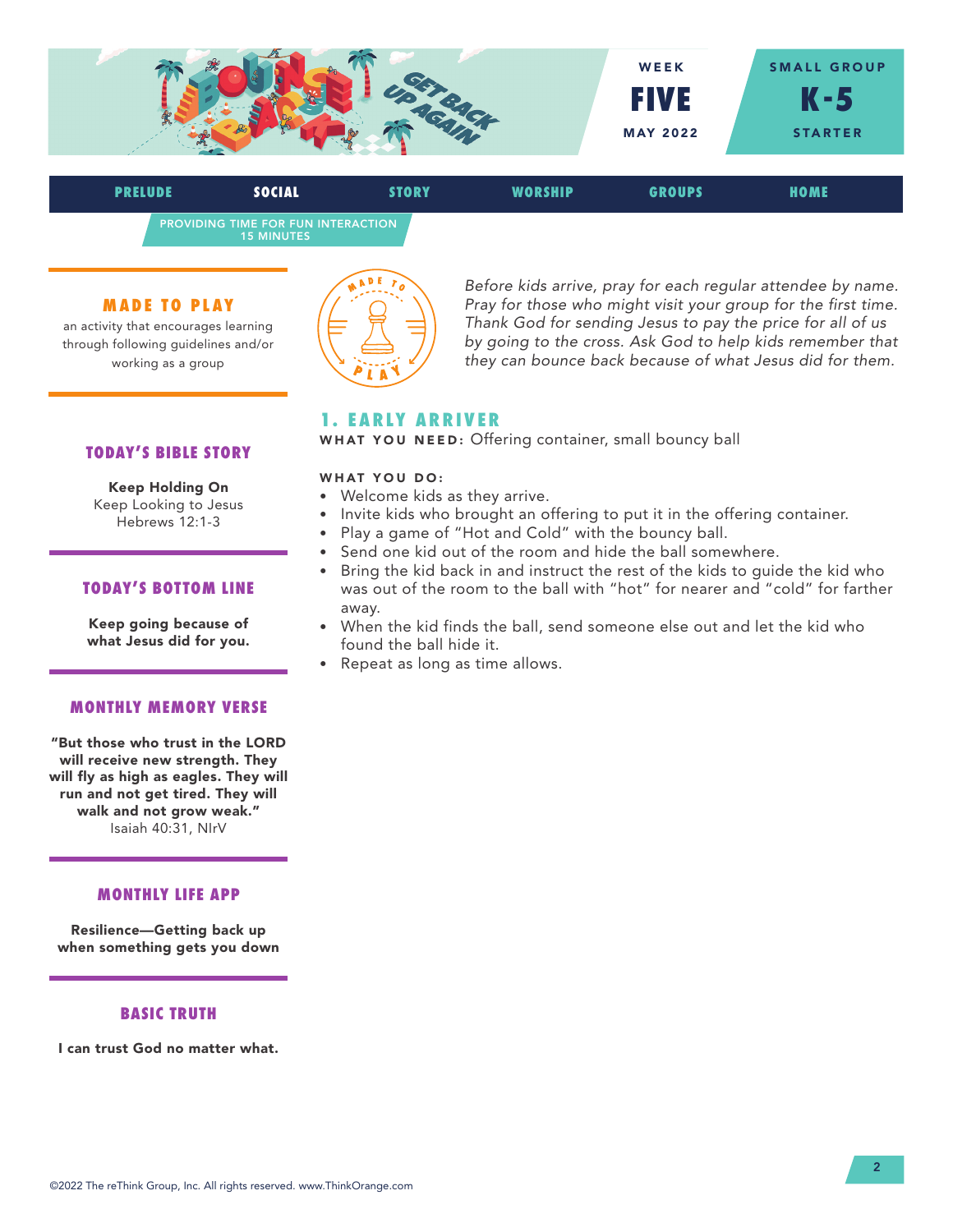

PROVIDING TIME FOR FUN INTERACTION 15 MINUTES **PRELUDE SOCIAL STORY WORSHIP GROUPS HOME**

#### **MADE TO EXPLORE**

an activity that extends learning through hands-on experimentation and discovery



## **2 . O P E N I N G A C T I V I T Y**

WHAT YOU NEED: Masking tape, bouncy balls

#### WHAT YOU DO:

- Divide your group into teams of four, two pairs of kids in each team.
- Give both pairs within a team a roll of masking tape.
- Instruct each pair to tape a maze on the floor.
- When the mazes are complete, direct each pair to switch with the other pair on their team then use just their index fingers to carefully roll a bouncy ball along the lines of the maze the other pair made. (For older kids, issue the challenge to push the ball along the maze with their toes or noses!)
- When all mazes have been solved, circle up and collect the bouncy balls.

#### WHAT YOU SAY:

"You didn't know what was ahead when you were designing your mazes! It was fun to watch your friends have to get through the mazes you made. *(Mention how specific kids kept going, and especially mention if there were any funny moments!) [Transition]* Let's go hear how we can navigate situations we never saw coming by looking to someone who has seen it all."

Lead your group to the Large Group area.

#### **TODAY'S BIBLE STORY**

Keep Holding On Keep Looking to Jesus Hebrews 12:1-3

## **TODAY'S BOTTOM LINE**

Keep going because of what Jesus did for you.

#### **MONTHLY MEMORY VERSE**

"But those who trust in the LORD will receive new strength. They will fly as high as eagles. They will run and not get tired. They will walk and not grow weak." Isaiah 40:31, NIrV

## **MONTHLY LIFE APP**

Resilience—Getting back up when something gets you down

#### **BASIC TRUTH**

I can trust God no matter what.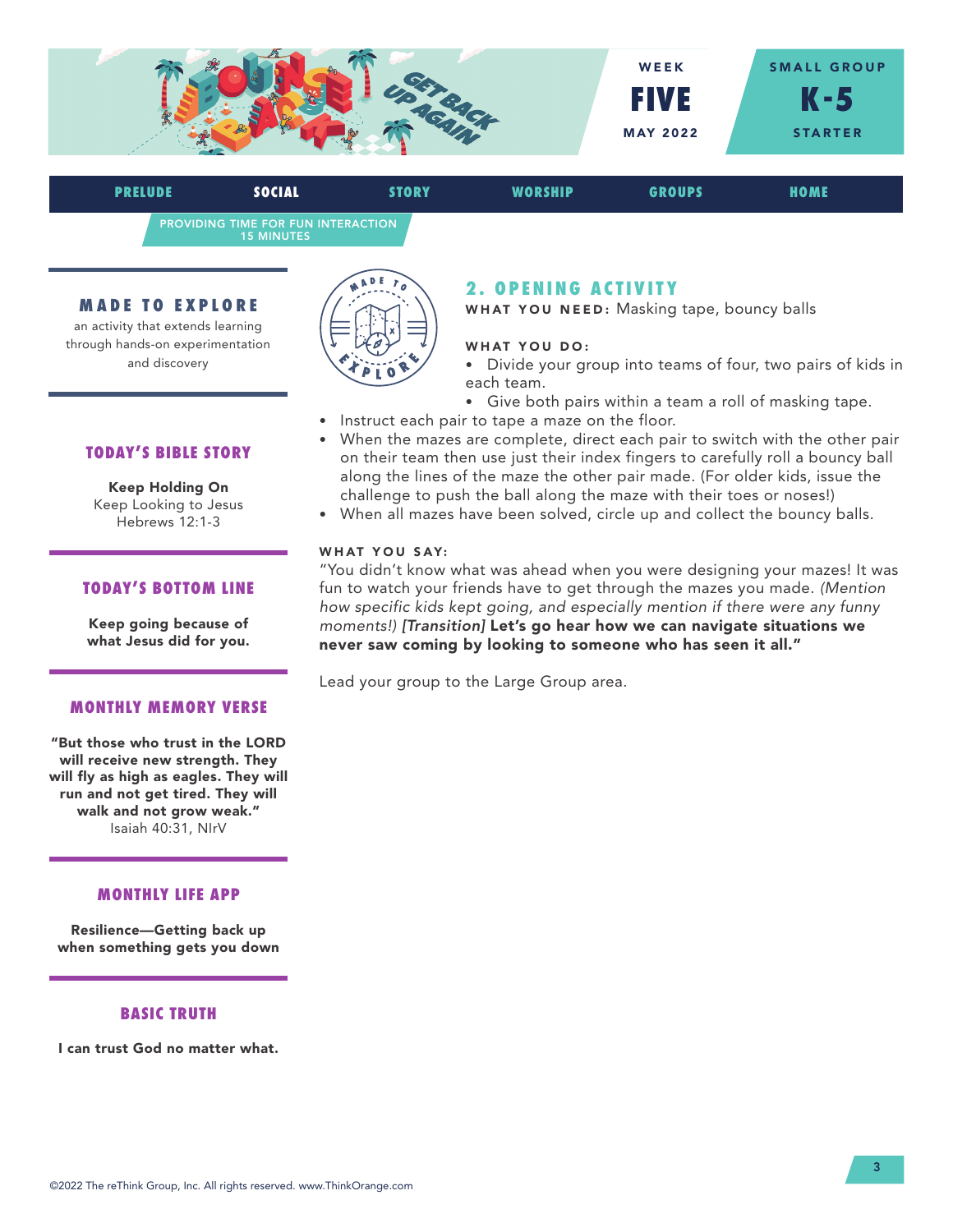

| <b>PRELUDE</b> | SOCIAL | STORY | <b>WORSHIP</b>                                               | <b>GROUPS</b> | HOME |  |
|----------------|--------|-------|--------------------------------------------------------------|---------------|------|--|
|                |        |       | <b>CREATING A SAFE PLACE TO CONNECT</b><br><b>25 MINUTES</b> |               |      |  |

#### **MADE TO MOVE**

an activity that increases the oxygen in the brain and taps into the energy in the body



Keep Holding On Keep Looking to Jesus Hebrews 12:1-3

## **TODAY'S BOTTOM LINE**

Keep going because of what Jesus did for you.

#### **MONTHLY MEMORY VERSE**

"But those who trust in the LORD will receive new strength. They will fly as high as eagles. They will run and not get tired. They will walk and not grow weak." Isaiah 40:31, NIrV

#### **MONTHLY LIFE APP**

Resilience—Getting back up when something gets you down

#### **BASIC TRUTH**

I can trust God no matter what.



## **1. BOUNCE BACK RACE**

#### [TALK ABOUT GOD | BIBLE STORY REVIEW]

WHAT YOU NEED: Prepared obstacle course with cones, playground ball or basketball, ping-pong balls, bowls, balloons, timer

## WHAT YOU DO:

- Instruct the kids to run through the obstacle course, one at a time, following these directions:
	- <sup>n</sup> Dribble the ball around the cones.
	- <sup>a</sup> Bounce three ping-pong balls into the bowl.
	- <sup>n</sup> Bop the balloon ten times in a row (or five times using just one hand, their elbow, or head).
	- <sup>n</sup> Hop back to the end of the line on one foot.
- Time the kids as they go through the course.
- Once everyone has had a turn, let kids go again to try to beat their time.

#### WHAT YOU SAY:

"You remember some of these obstacles from other weeks this month. The cones are from the week when the disciples were challenged to tell the world about Jesus. The ping-pong bounce is from the story about Paul and Silas in prison. And the balloon bop is from our opening activities.

"It's fun to look back on everything we've learned about resilience—bouncing back—this month. What was your favorite Bible story? *(Invite responses and share something you remember or found meaningful this month.)* 

"When we need help running our race, it helps to remember what we've learned before. You can keep going because of what Jesus did for you. If you're tempted to give up, remember what you've learned: that Jesus never gave up on God's plan. Jesus loves you so much that He gave His life for you. And through the Holy Spirit, Jesus is always with you and will give you what you need to keep going."

#### *Optional Discussion Questions for Older Kids*

If you lead 4th, 5th, or 6th graders, consider asking these discussion questions:

- When was the last time you felt like giving up? What happened?
- Read Romans 8:11. How does God's Spirit give us what we need to keep going?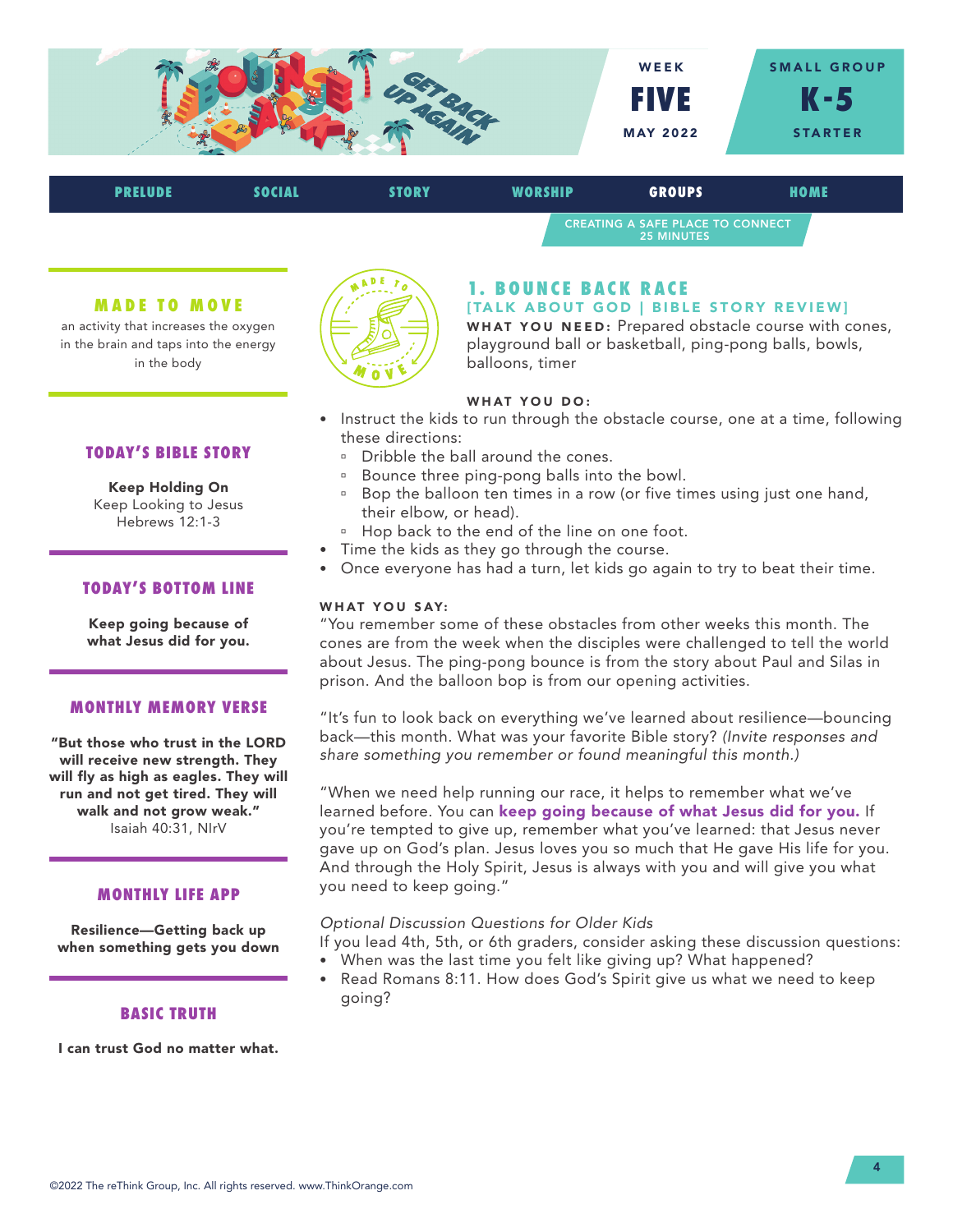

| <b>PRELUDE</b> | SOCIAL | <b>STORY</b> | <b>WORSHIP</b> | <b>GROUPS</b>                                                | HOME |  |
|----------------|--------|--------------|----------------|--------------------------------------------------------------|------|--|
|                |        |              |                | <b>CREATING A SAFE PLACE TO CONNECT</b><br><b>25 MINUTES</b> |      |  |

#### **MADE TO CREATE**

an activity that explores ideas through the process of drawing, building, designing, and problem-solving

## **TODAY'S BIBLE STORY**

Keep Holding On Keep Looking to Jesus Hebrews 12:1-3

## **TODAY'S BOTTOM LINE**

Keep going because of what Jesus did for you.

#### **MONTHLY MEMORY VERSE**

"But those who trust in the LORD will receive new strength. They will fly as high as eagles. They will run and not get tired. They will walk and not grow weak." Isaiah 40:31, NIrV

#### **MONTHLY LIFE APP**

Resilience—Getting back up when something gets you down

#### **BASIC TRUTH**

I can trust God no matter what.



# **\* 2 . L I F E M A P**

#### [LIVE FOR GOD | APPLICATION ACTIVITY]

WHAT YOU NEED: Paper, coloring materials, *(Optional)*  decorations like stickers, embellishments, ribbon, etc.

#### WHAT YOU DO:

- Give each kid a piece of paper and set out the coloring materials (and optional decorations).
- Ask kids to think about three or four difficult times they've gone through. (These can be anything from learning to ride a bike and falling a lot; moving to a new place; a fight with a sibling or friend; not making a sports team, etc.)
- Once the kids have thought of a few difficult times they have experienced, encourage them to think about how those things could be represented in a pretend obstacle course.
- For example:
	- <sup>n</sup> Learning to ride a bike could be walking or riding a tricycle on a track
	- <sup>a</sup> Moving could be packing up a box and carrying it
	- <sup>a</sup> A fight with a friend might look like a tug of war
	- <sup>o</sup> Not making a team might look like shooting some soccer goals
- Once the kids have some ideas, direct them to make a map of the obstacle course of their lives.
- The obstacles can be arranged chronologically or from least to most difficult.
- Once the obstacle courses are finished, invite the kids to share about their maps.

#### WHAT YOU SAY:

"Each of our lives has ups and downs, easy times and difficult ones. What keeps you going when you face obstacles like the ones on your maps? *(Invite responses.)* 

[Make It Personal] (Share about a time you felt like you were just facing *obstacle after obstacle in life. How did you handle it? Who did you talk to? How did you pray during this time? Let kids share if they would like to, but keep in mind those going through exceptional circumstances.)*

"Jesus' life had obstacles, too. In fact, He was killed as a result of people lying about Him. He was hurt and betrayed by one of His friends. But none of this stopped Jesus. He kept going through all these difficulties to fulfill God's plan.

"Jesus kept going—to the cross and beyond. He even came back from the dead to show nothing could stop Him from showing God's love. And He sent His Spirit so He could always be with us, to give us what we need to keep going during our own obstacles. That's why you can keep going because of what Jesus did for you."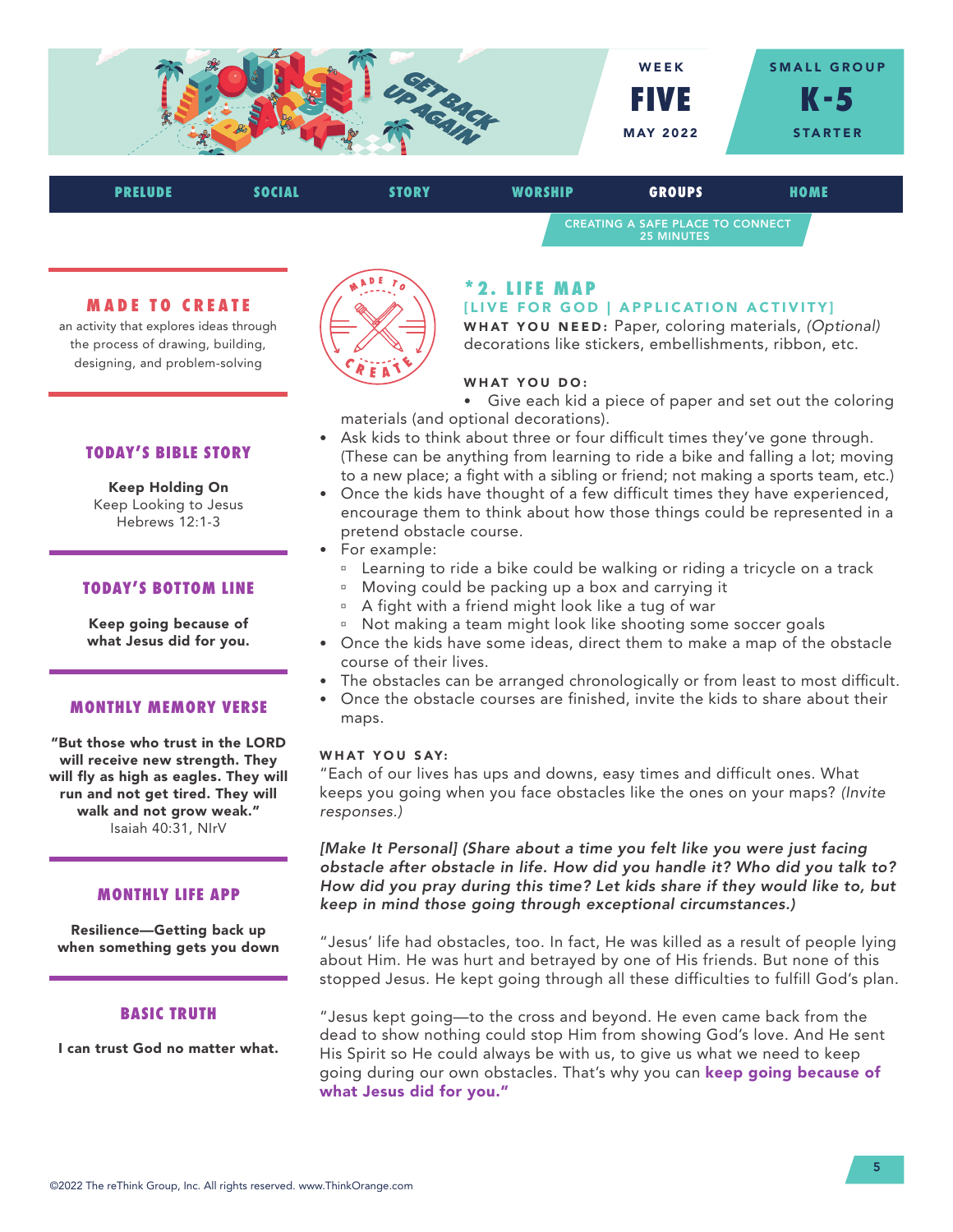

CREATING A SAFE PLACE TO CONNECT 25 MINUTES

## **MADE TO IMAGINE**

an activity that promotes empathy and facilitates concrete application through role-play and reenactment



# **3. NEW METAPHORS**

[HEAR FROM GOD | MEMORY VERSE ACTIVITY] WHAT YOU NEED: Bibles, index cards, pens or pencils

## WHAT YOU DO:

- Make sure each kid has a Bible.
- Together, look up and read Isaiah 40:31 out loud

together again.

*Finding verses with a multi-age group: Guide all kids to open their Bibles to the front and find the table of contents. Hold up a Bible opened to the table of contents to show the kids what the page looks like. When kids find the table of contents, ask a middle elementary kid (2nd–3rd grade) to find Isaiah in the list under "Old Testament."*  When the kid finds Isaiah, lead them to look at the page number beside the word and *say it. Explain that the number tells them on what page they can find Isaiah. Ask older elementary kids (4th–5th grade) to help younger ones find the correct page in their Bibles. When they all find Isaiah, explain that the big numbers on the page are the chapter numbers. Ask a kindergartner or 1st grader to find chapter 40. Give time for all kids to turn the pages to find it. Explain that the small numbers are verse numbers and ask a middle elementary kid to find verse 31 in chapter 40. Then, read the verse aloud slowly, especially for your pre-readers; or ask older elementary kids to read it to the group.*

- Point out the metaphor in the verse: fly as high as eagles.
- Then point out the phrases "run and not get tired" and "walk and not grow weak."
- Give each kid an index card and a pen or pencil.
- Ask the group to come up with some ideas for a different metaphor to use. <sup>n</sup> How else could we talk about how it feels to receive strength from God?
	- Is there another animal we might compare that to?
	- <sup>o</sup> Anything we know about now with technology or science?
- Give kids a few moments to write down their ideas.
- Once kids have brainstormed, invite them to act-out their metaphor for the group.

## WHAT YOU SAY:

"These are some cool metaphors! Is there anything we could talk about doing and 'not getting tired' or 'growing weak'? Since we don't have to walk or run everywhere we need to go, what might be some things we'd need help to do without getting tired? *(Invite responses such as cleaning rooms, doing dishes, helping a younger sibling, learning a tough subject at school, etc.)* 

"While we're not going to substitute our own ideas for the memory verse words, it helps to remember that the promises in the Bible are for all time. God will always help those who ask, whether they compare that help to eagles or to Wi-Fi!

## **TODAY'S BIBLE STORY**

Keep Holding On Keep Looking to Jesus Hebrews 12:1-3

## **TODAY'S BOTTOM LINE**

Keep going because of what Jesus did for you.

#### **MONTHLY MEMORY VERSE**

"But those who trust in the LORD will receive new strength. They will fly as high as eagles. They will run and not get tired. They will walk and not grow weak." Isaiah 40:31, NIrV

#### **MONTHLY LIFE APP**

Resilience—Getting back up when something gets you down

## **BASIC TRUTH**

I can trust God no matter what.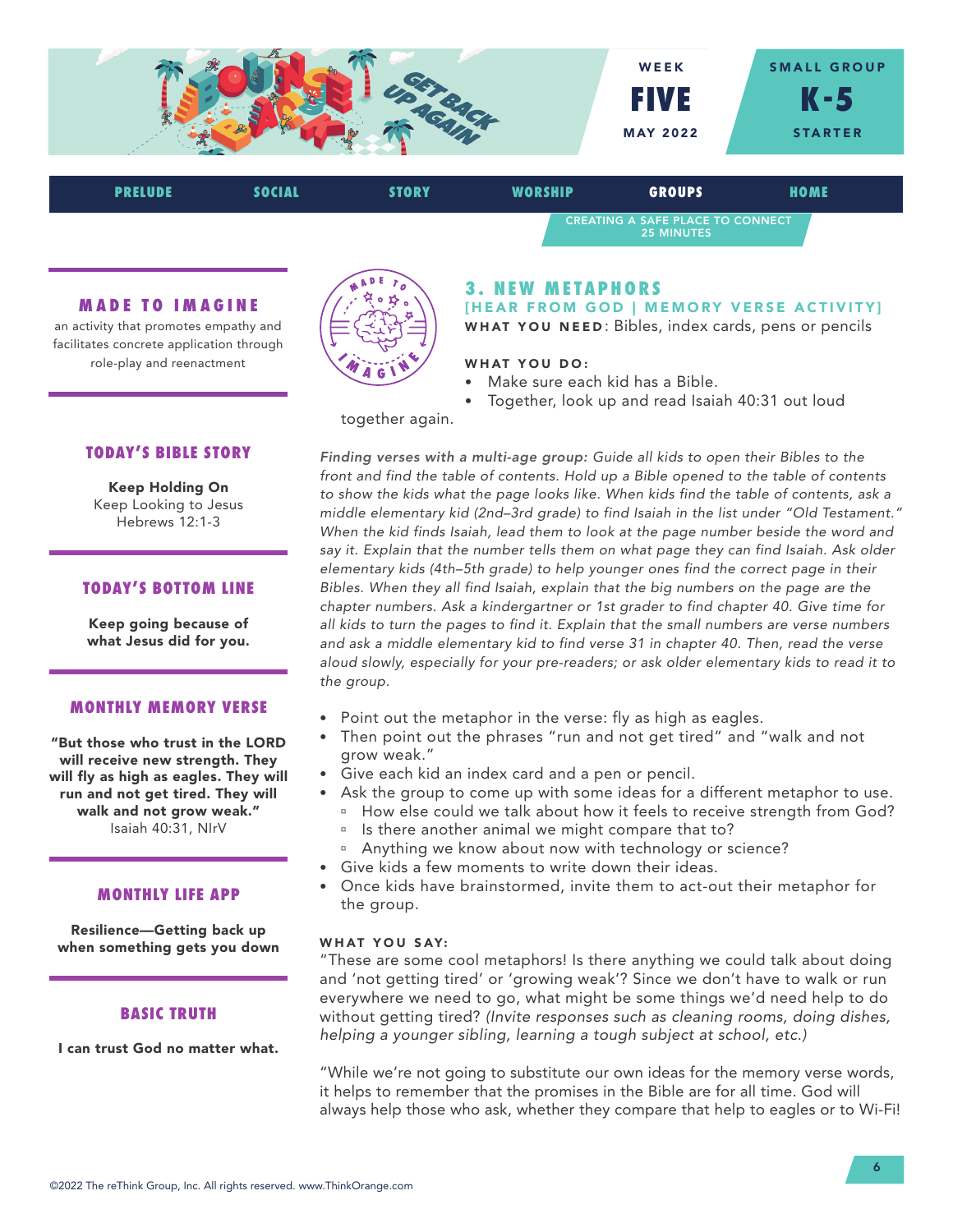

# **(3. NEW METAPHORS, CONTINUED)**

"When you face a problem that you need strength for, remember to keep going because of what Jesus did for you. He will give you what you need to keep following Him."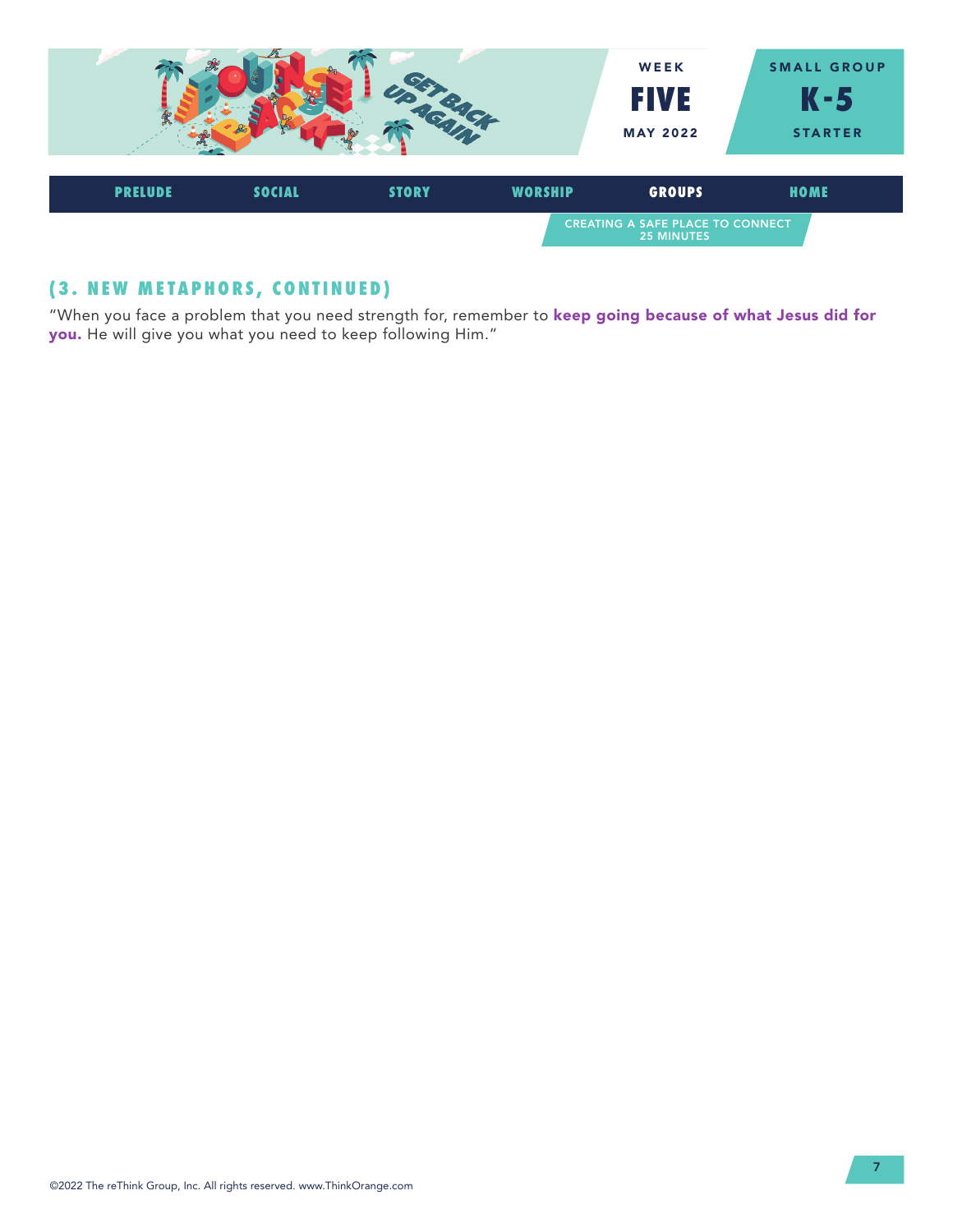

| <b>PRELUDE</b> | <b>SOCIAL</b> | <b>STORY</b> | <b>WORSHIP</b>                                               | <b>GROUPS</b> | HOME |  |
|----------------|---------------|--------------|--------------------------------------------------------------|---------------|------|--|
|                |               |              | <b>CREATING A SAFE PLACE TO CONNECT</b><br><b>25 MINUTES</b> |               |      |  |

#### **MADE TO REFLECT**

an activity that creates space for personal processing and application



# **4. PRAY AND DISMISS**

[PRAY TO GOD | PRAYER ACTIVITY] WHAT YOU NEED: Obstacle papers from "Life Map" Activity

## WHAT YOU DO:

- Ask kids to pair up and talk about their obstacle maps.
- Invite them to pray for each other and remind each other to keep going because of what Jesus did for you.
- Close your group time in prayer.

#### WHAT YOU SAY:

"Dear God, we know that no matter what we face, You will give us the strength we need to keep going! Thank You for always being with us. We love You, and we pray these things in Jesus' name. Amen."

## **TODAY'S BIBLE STORY**

Keep Holding On Keep Looking to Jesus Hebrews 12:1-3

## **TODAY'S BOTTOM LINE**

Keep going because of what Jesus did for you.

#### **MONTHLY MEMORY VERSE**

"But those who trust in the LORD will receive new strength. They will fly as high as eagles. They will run and not get tired. They will walk and not grow weak." Isaiah 40:31, NIrV

## **MONTHLY LIFE APP**

Resilience—Getting back up when something gets you down

## **BASIC TRUTH**

I can trust God no matter what.

As adults arrive to pick up, invite the kids to share their obstacle maps. Remind the kids that no matter what life throws at them in the future, they can keep going because of what Jesus did for you.